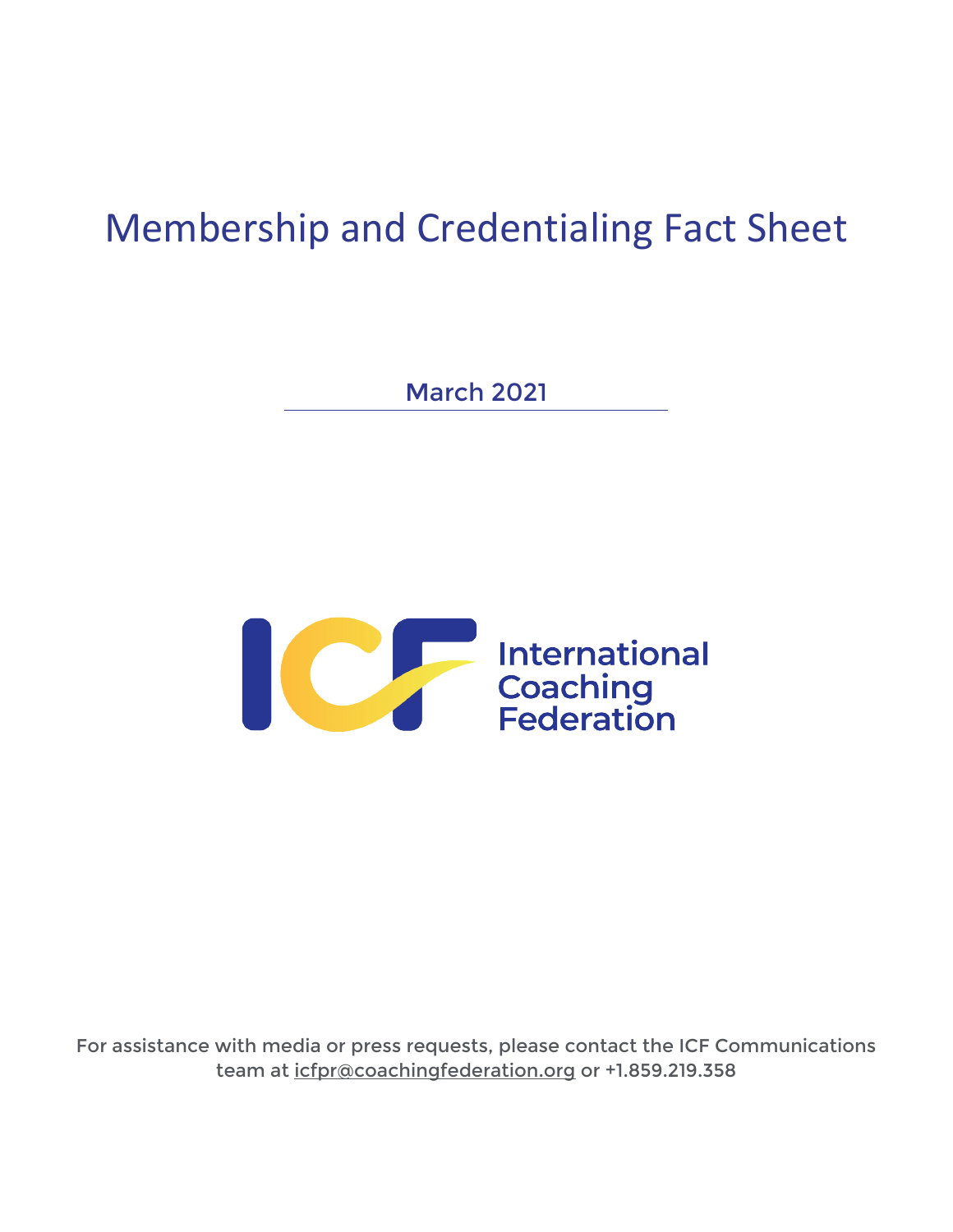In 2020, the International Coaching Federation (ICF) celebrates 25 years as the global organization for coaches and coaching. ICF is dedicated to advancing the coaching profession by setting high ethical standards, providing independent certification, and building a worldwide network of

### ICF Credentialing



There are currently 33,287\* coaches in 136 countries and territories who hold one of three ICF Credentials.

- 18,628 Associate Certified Coaches (ACC)
- 13,332 Professional Certified Coaches (PCC)
- 1,327 Master Certified Coaches (MCC)

\*This number is subject to frequent change.

#### Chapters

ICF has more than 143 [Chapters](http://www.coachingfederation.org/professional-coaches/chapter-map) in more than 80 countries and territories.

credentialed coaches across a variety of coaching disciplines.

ICF defines coaching as partnering with clients in a thought-provoking and creative process that inspires them to maximize their personal and professional potential.

## ICF Membership Growth

- 1999 2,122 members (based in North America)
- 2000 3,240 members
- 2001 4,691 members
- 2002 5,285 members
- 2003 6,791 members
- 2004 7,912 members
- 2005 9,041 members
- 2006 11,100 members
- 2007 13,400 members
- 2008 15,800 members
- 2009 15,949 members
- 2010 17,648 members
- 2011 19,127 members
- 2012 20,222 members
- 2013 22,135 members
- 2014 24,100 members
- 2015 26,476 members
- 2016 29,298 members
- 2017 30,578 members
- 2018 33,739 members
- 2019 33,594 members
- 2020 39,787 members

As of March 2021 – 44,035\* members in 151 countries and territories. \*This number is subject to frequent change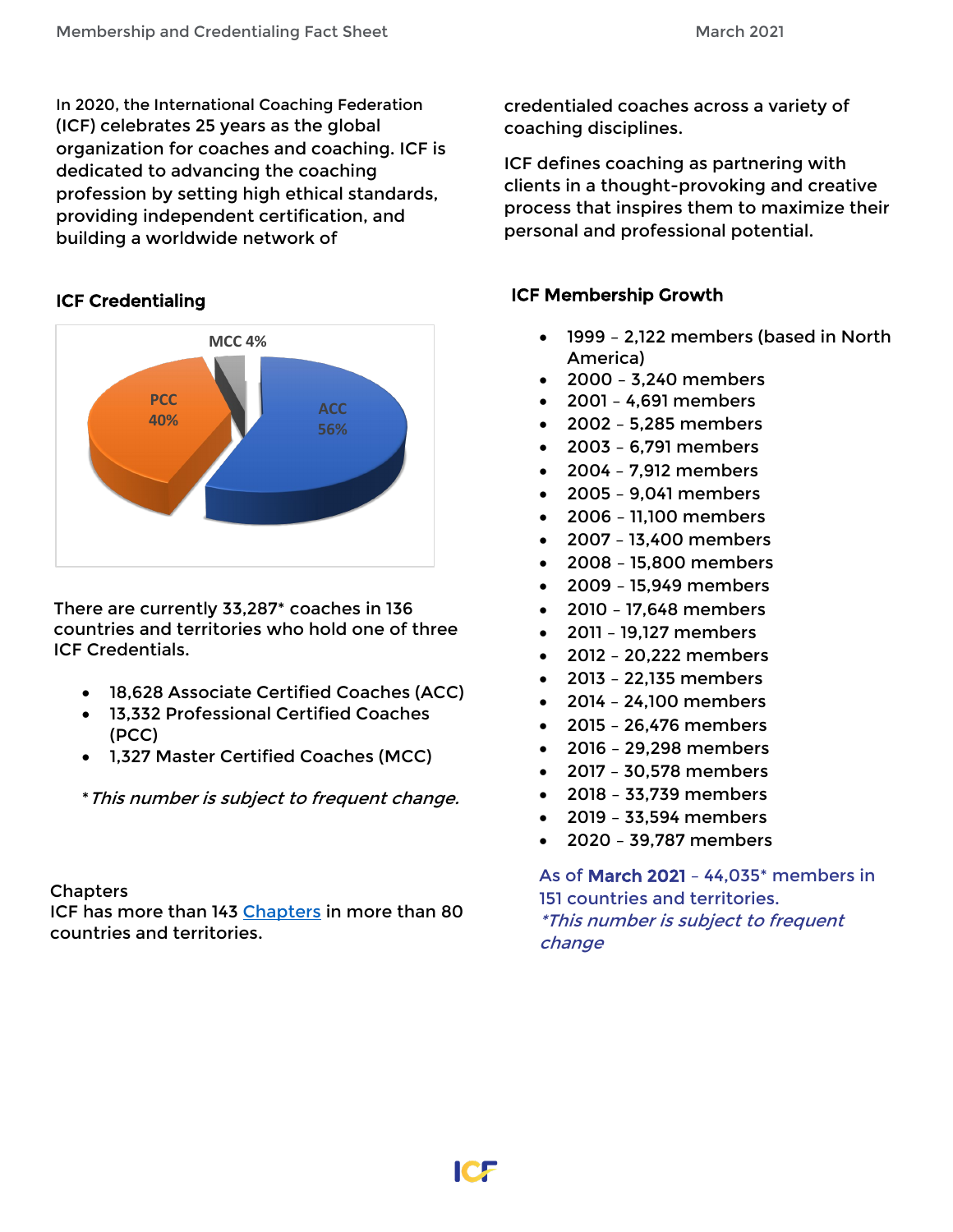

# ICF Membership by Region

# Breakdown of ICF Members by region, country/territory:

| Asia               | 4,089 |
|--------------------|-------|
| <b>BANGLADESH</b>  | 4     |
| <b>BRUNEI</b>      | 4     |
| <b>CAMBODIA</b>    | 1     |
| <b>CHINA</b>       | 691   |
| <b>HONG KONG</b>   | 284   |
| <b>INDIA</b>       | 896   |
| <b>INDONESIA</b>   | 157   |
| <b>JAPAN</b>       | 393   |
| <b>MACAU</b>       |       |
| <b>MALAYSIA</b>    | 184   |
| <b>MALDIVES</b>    | ı     |
| <b>MONGOLIA</b>    | 5     |
| <b>MYANMAR</b>     | 4     |
| <b>PAKISTAN</b>    | 12    |
| <b>PHILIPPINES</b> | 112   |
| <b>SINGAPORE</b>   | 782   |
| <b>SOUTH KOREA</b> | 180   |
| <b>SRI LANKA</b>   | 28    |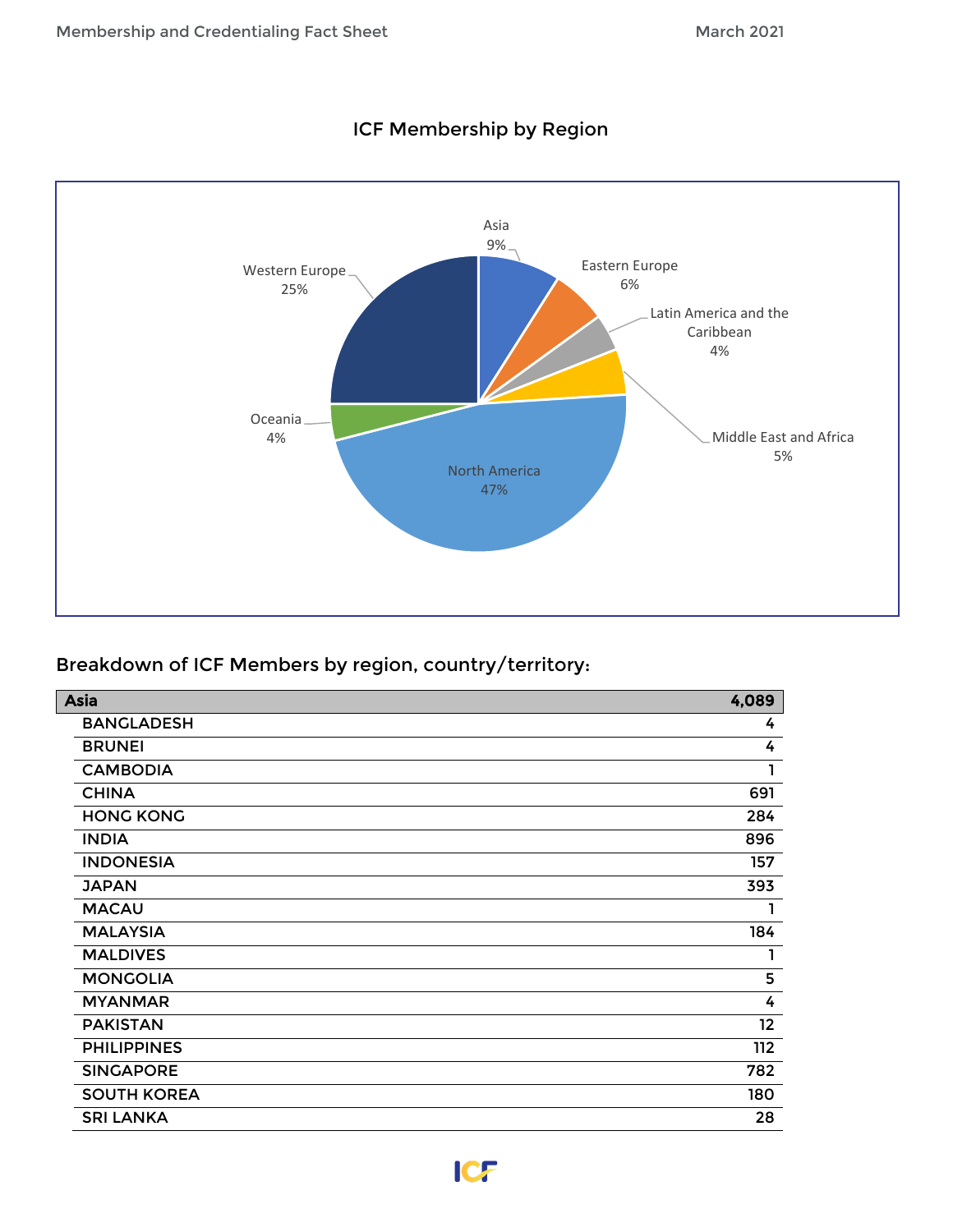| <b>TAIWAN</b>                   | 88             |
|---------------------------------|----------------|
| <b>THAILAND</b>                 | 214            |
| <b>UZBEKISTAN</b>               | 1              |
| <b>VIETNAM</b>                  | 47             |
| <b>Eastern Europe</b>           | 2,768          |
| <b>ARMENIA</b>                  | 6              |
| <b>AZERBAIJAN</b>               | $\overline{7}$ |
| <b>BELARUS</b>                  | 5              |
| <b>BOSNIA</b>                   | ı              |
| <b>BULGARIA</b>                 | 50             |
| <b>CROATIA</b>                  | 17             |
| <b>CYPRUS</b>                   | 12             |
| <b>CZECH REPUBLIC</b>           | 139            |
| <b>ESTONIA</b>                  | 50             |
| <b>GEORGIA</b>                  | 33             |
| <b>GREECE</b>                   | 107            |
| <b>HUNGARY</b>                  | 196            |
| <b>KAZAKHSTAN</b>               | 59             |
| <b>KOSOVO</b>                   | L.             |
| <b>LATVIA</b>                   | 48             |
| <b>LITHUANIA</b>                | 63             |
| <b>MACEDONIA</b>                | $\overline{3}$ |
| <b>MOLDOVA</b>                  | $\overline{7}$ |
| <b>MONTENEGRO</b>               | $\overline{2}$ |
| <b>POLAND</b>                   | 209            |
| <b>ROMANIA</b>                  | 216            |
| <b>RUSSIA</b>                   | 690            |
| <b>SERBIA</b>                   | 47             |
| <b>SLOVAKIA</b>                 | 99             |
| <b>SLOVENIA</b>                 | 41             |
| <b>TURKEY</b>                   | 495            |
| <b>UKRAINE</b>                  | 165            |
| Latin America and the Caribbean | 1,934          |
| <b>ANTIGUA</b>                  | 1              |
| <b>ARGENTINA</b>                | 220            |
| <b>BARBADOS</b>                 | 7              |
| <b>BELIZE</b>                   | $\mathbf{1}$   |
| <b>BOLIVIA</b>                  | 28             |
| <b>BRAZIL</b>                   | 515            |
| <b>CAYMAN</b>                   | 9              |
| <b>CHILE</b>                    | 104            |
| <b>COLOMBIA</b>                 | 111            |
| <b>COSTA RICA</b>               | 68             |
| <b>DOMINICAN REPUBLIC</b>       | 41             |
| <b>ECUADOR</b>                  | 48             |
| <b>EL SALVADOR</b>              | 4              |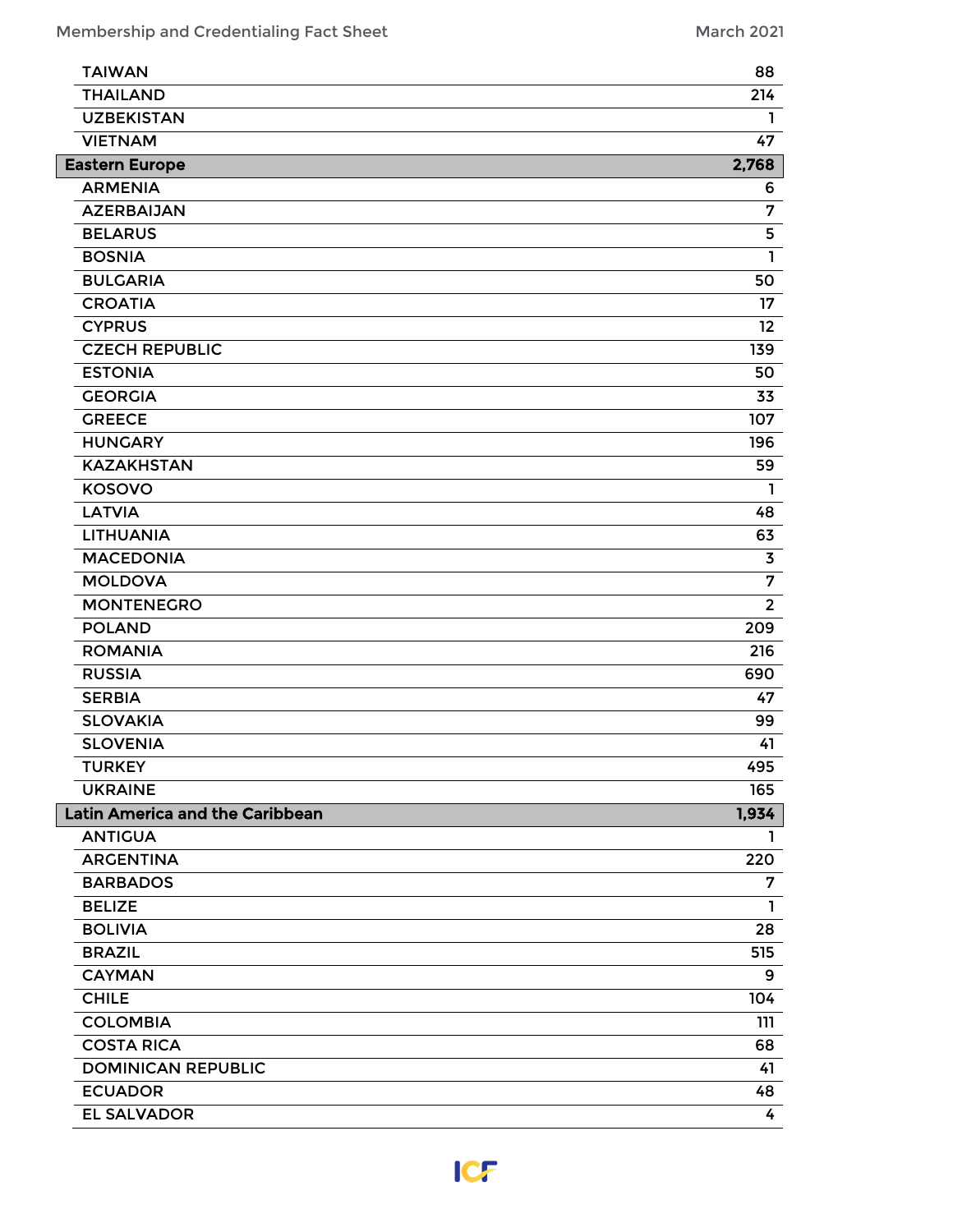| <b>GRENADA</b>                      | 1              |
|-------------------------------------|----------------|
| <b>GUADELOUPE</b>                   | $\mathbf{1}$   |
| <b>GUATEMALA</b>                    | 19             |
| <b>HAITI</b>                        | $\overline{2}$ |
| <b>HONDURAS</b>                     | 5              |
| <b>JAMAICA</b>                      | $\overline{7}$ |
| <b>MARTINIQUE</b>                   | 4              |
| <b>MEXICO</b>                       | 236            |
| <b>NETHERLANDS ANTILLES</b>         | 7              |
| <b>NICARAGUA</b>                    | 4              |
| <b>PANAMA</b>                       | 45             |
| <b>PARAGUAY</b>                     | 3              |
| <b>PERU</b>                         | 182            |
| <b>PUERTO RICO</b>                  | 106            |
| <b>SAINT LUCIA</b>                  | ı              |
| <b>TRINIDAD AND TOBAGO</b>          | 18             |
| <b>UNITED STATES VIRGIN ISLANDS</b> | $\overline{2}$ |
| <b>URUGUAY</b>                      | 62             |
| <b>VENEZUELA</b>                    | 72             |
| <b>Middle East and Africa</b>       | 2,058          |
| <b>ALGERIA</b>                      | 3              |
| <b>ANGOLA</b>                       | 6              |
| <b>BAHRAIN</b>                      | 59             |
| <b>BOTSWANA</b>                     | 5              |
| <b>BURKINA FASO</b>                 | $\overline{2}$ |
| <b>CAPE VERDE</b>                   | 1              |
| Côte d'Ivoire                       | $\mathbf{1}$   |
| <b>ECYPT</b>                        | 134            |
| <b>GHANA</b>                        | $\overline{7}$ |
| <b>IRAN</b>                         | 106            |
| <b>ISRAEL</b>                       | 79             |
| <b>JORDAN</b>                       | 32             |
| <b>KENYA</b>                        | 119            |
| <b>KUWAIT</b>                       | 29             |
| <b>LEBANON</b>                      | 78             |
| <b>MADAGASCAR</b>                   | $\overline{2}$ |
| <b>MALAWI</b>                       | 3              |
| <b>MALI</b>                         | 1              |
|                                     |                |
| <b>MAURITIUS</b>                    | 5              |
| <b>MOROCCO</b>                      | 66             |
| <b>NAMIBIA</b>                      | 4              |
| <b>NIGERIA</b>                      | 66             |
| <b>OMAN</b>                         | 53             |
| QATAR                               | 80             |
| <b>REUNION</b>                      | 4              |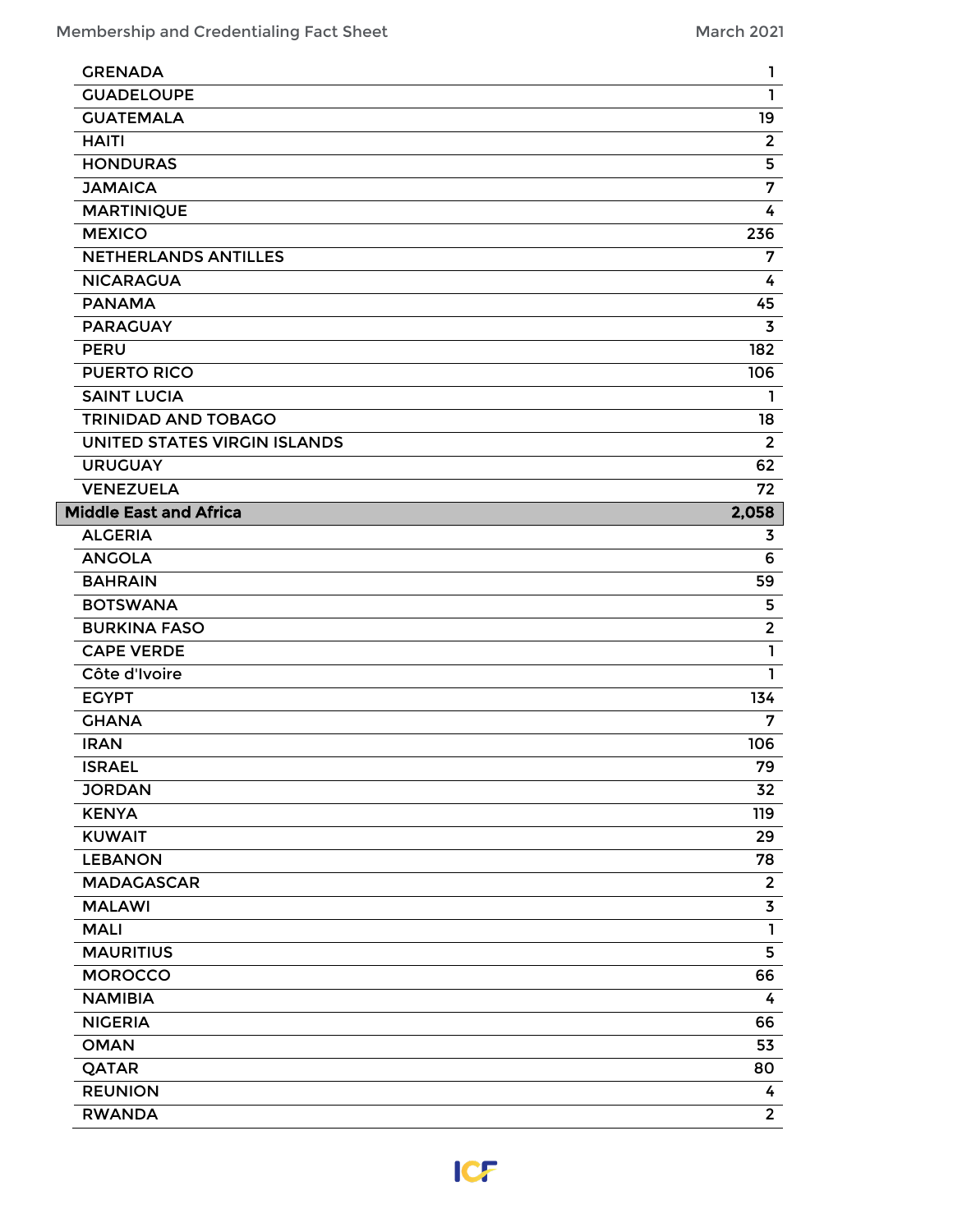| <b>SAUDI ARABIA</b>         | 154                     |
|-----------------------------|-------------------------|
| <b>SENEGAL</b>              | 4                       |
| <b>SEYCHELLES</b>           | L                       |
| <b>SOUTH AFRICA</b>         | 468                     |
| <b>SUDAN</b>                | $\overline{2}$          |
| <b>SWAZILAND</b>            | $\overline{2}$          |
| <b>TANZANIA</b>             | $\overline{2}$          |
| <b>TOGO</b>                 | $\mathbf{I}$            |
| <b>TUNISIA</b>              | 28                      |
| <b>UGANDA</b>               | 46                      |
| <b>UNITED ARAB EMIRATES</b> | 397                     |
| <b>ZAMBIA</b>               | $\overline{\mathbf{3}}$ |
| <b>ZIMBABWE</b>             | $\overline{\mathbf{3}}$ |
| <b>North America</b>        | 20,568                  |
| <b>BERMUDA</b>              | 13                      |
| <b>CANADA</b>               | 3,719                   |
| <b>UNITED STATES</b>        | 16,836                  |
| Oceania                     | 1,851                   |
| <b>AUSTRALIA</b>            | 1,536                   |
| <b>FRENCH POLYNESIA</b>     | L                       |
| <b>NEW ZEALAND</b>          | 313                     |
| <b>PAPUA NEW GUINEA</b>     | ı.                      |
| <b>Western Europe</b>       | 10,767                  |
| <b>ANDORRA</b>              | $\overline{7}$          |
| <b>AUSTRIA</b>              | 106                     |
| <b>BELGIUM</b>              | 451                     |
| <b>CHANNEL ISLANDS</b>      | 5                       |
| <b>DENMARK</b>              | 131                     |
| <b>FINLAND</b>              | 237                     |
| <b>FRANCE</b>               | 1,380                   |
| <b>GERMANY</b>              | 778                     |
| <b>GIBRALTAR</b>            | 4                       |
| <b>ICELAND</b>              | 68                      |
| <b>IRELAND</b>              | 449                     |
| <b>ISLE OF MAN</b>          | $\overline{2}$          |
| <b>ITALY</b>                | 1,161                   |
| <b>LIECHTENSTEIN</b>        | $\overline{2}$          |
| <b>LUXEMBOURG</b>           | 85                      |
| <b>MALTA</b>                | 11                      |
| <b>MONACO</b>               | $\overline{2}$          |
| <b>NETHERLANDS</b>          | 480                     |
| <b>NORWAY</b>               | 84                      |
| <b>PORTUGAL</b>             | 171                     |
| <b>SPAIN</b>                | 855                     |
| <b>SWEDEN</b>               | 531                     |
| <b>SWITZERLAND</b>          | 602                     |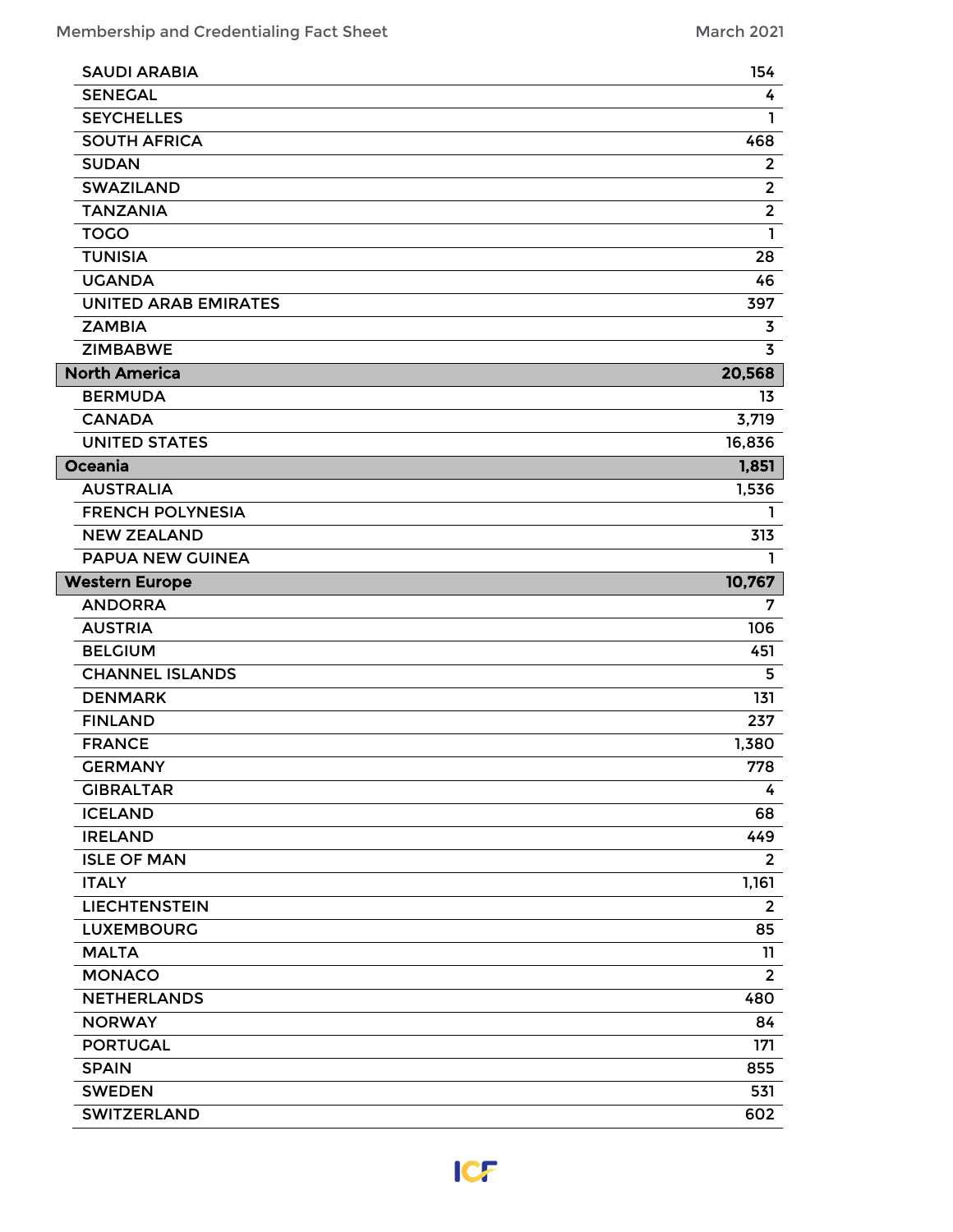|                | <b>Total Members:</b> | 44,035 |
|----------------|-----------------------|--------|
| UNITED KINGDOM |                       | 3,165  |

| <b>Region</b>         | <b>Country</b>        | <b>ACC</b>     | <b>PCC</b>              | <b>MCC</b>     | <b>Total</b>    |
|-----------------------|-----------------------|----------------|-------------------------|----------------|-----------------|
| <b>Asia</b>           | <b>BANGLADESH</b>     | 0              | 1                       | 0              | 1               |
|                       | <b>BRUNEI</b>         | $\overline{2}$ | $\pmb{0}$               | 0              | $\overline{2}$  |
|                       | <b>CAMBODIA</b>       | $\mathbf{1}$   | $\mathbf{1}$            | $\mathbf 0$    | $\overline{2}$  |
|                       | <b>CHINA</b>          | 383            | 402                     | 12             | 797             |
|                       | <b>HONG KONG</b>      | 172            | 62                      | $\overline{7}$ | 241             |
|                       | <b>INDIA</b>          | 560            | 364                     | 47             | 971             |
|                       | <b>INDONESIA</b>      | 93             | 29                      | 3              | 125             |
|                       | <b>JAPAN</b>          | 343            | 288                     | 44             | 675             |
|                       | <b>MACAU</b>          | $\mathbf{1}$   | $\mathbf{1}$            | $\pmb{0}$      | $\overline{2}$  |
|                       | <b>MALAYSIA</b>       | 81             | $\overline{55}$         | З              | 139             |
|                       | <b>MALDIVES</b>       | $\mathbf 1$    | $\bf{0}$                | 0              | 1               |
|                       | <b>MONGOLIA</b>       | 6              | $\overline{2}$          | 0              | 8               |
|                       | <b>MYANMAR</b>        | $\mathbf{1}$   | $\mathbf{1}$            | 0              | $\overline{2}$  |
|                       | <b>NEPAL</b>          | $\pmb{0}$      | 1                       | 0              | $\mathbf{1}$    |
|                       | <b>PAKISTAN</b>       | 5              | $\overline{\mathbf{4}}$ | $\pmb{0}$      | $\overline{9}$  |
|                       | <b>PHILIPPINES</b>    | 37             | 10                      | $\overline{2}$ | 49              |
|                       | <b>SINGAPORE</b>      | 393            | 235                     | $\overline{8}$ | 636             |
|                       | <b>SOUTH KOREA</b>    | 53             | 166                     | 14             | 233             |
|                       | <b>SRI LANKA</b>      | 6              | 6                       | 0              | 12              |
|                       | <b>TAIWAN</b>         | 78             | 69                      | $\overline{2}$ | 149             |
|                       | <b>THAILAND</b>       | 164            | 93                      | 6              | 263             |
|                       | <b>VIETNAM</b>        | 30             | 15                      | $\mathbf 0$    | 45              |
|                       | <b>Total</b>          | 2,410          | 1,805                   | 148            | 4,363           |
| <b>Eastern Europe</b> | <b>ARMENIA</b>        | 0              | 3                       | 0              | 3               |
|                       | <b>AZERBAIJAN</b>     | $\mathbf 1$    | $\overline{4}$          | $\pmb{0}$      | $\overline{5}$  |
|                       | <b>BELARUS</b>        | $\mathbf 0$    | 3                       | 0              | $\overline{3}$  |
|                       | <b>BULGARIA</b>       | 26             | 13                      | $\pmb{0}$      | 39              |
|                       | <b>CROATIA</b>        | $\overline{5}$ | $\overline{2}$          | $\pmb{0}$      | $\overline{7}$  |
|                       | <b>CYPRUS</b>         | $\overline{8}$ | $\overline{5}$          | 0              | $\overline{13}$ |
|                       | <b>CZECH REPUBLIC</b> | 97             | 41                      | $\mathbf{1}$   | 139             |
|                       | <b>ESTONIA</b>        | 10             | 8                       | $\mathbf{1}$   | 19              |
|                       | <b>GEORGIA</b>        | 6              | 6                       | 0              | 12              |
|                       | <b>GREECE</b>         | 44             | 21                      | 3              | 68              |
|                       | <b>HUNGARY</b>        | 132            | 53                      | 15             | 200             |
|                       | <b>KAZAKHSTAN</b>     | 8              | 26                      | 0              | 34              |
|                       | <b>KOSOVO</b>         | $\mathbf 0$    | $\mathbf{1}$            | 0              | 1               |
|                       | <b>LATVIA</b>         | 11             | 13                      | 0              | 24              |
|                       | <b>LITHUANIA</b>      | 14             | 8                       | $\mathbf{1}$   | 23              |
|                       | <b>MACEDONIA</b>      | $\pmb{0}$      | $\mathbf{1}$            | 0              | $\mathbf{1}$    |

# Breakdown of ICF Credential-holders by country/territory:

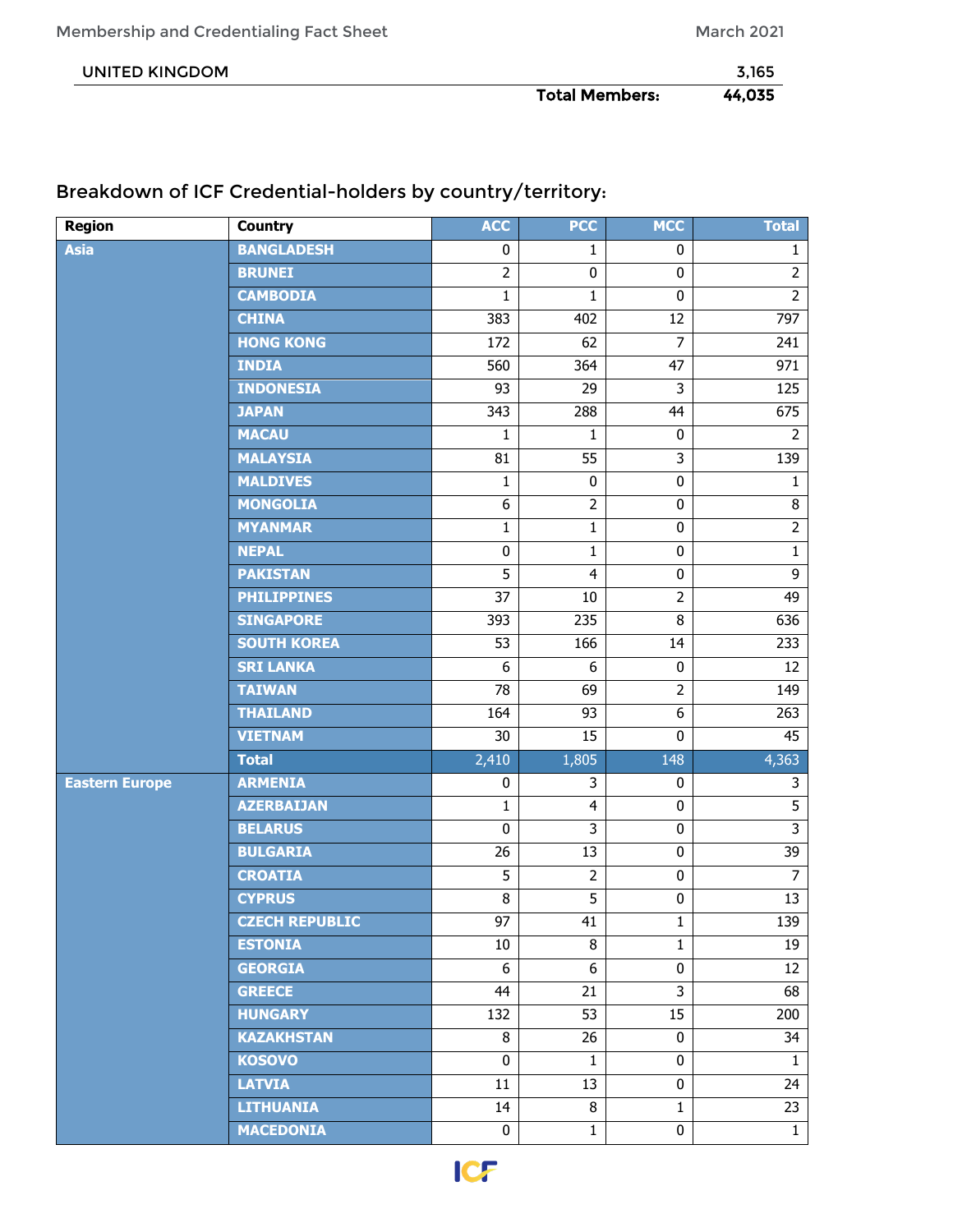|                        | <b>MOLDOVA</b>             | 1              | $\overline{2}$          | $\pmb{0}$      | 3               |
|------------------------|----------------------------|----------------|-------------------------|----------------|-----------------|
|                        | <b>MONTENEGRO</b>          | 1              | 0                       | $\mathbf 0$    | $\mathbf{1}$    |
|                        | <b>POLAND</b>              | 442            | 137                     | 19             | 598             |
|                        | <b>ROMANIA</b>             | 130            | 49                      | $\overline{7}$ | 186             |
|                        | <b>RUSSIA</b>              | 201            | 238                     | 17             | 456             |
|                        | <b>SAN MARINO</b>          | 1              | 0                       | 0              | $\mathbf{1}$    |
|                        | <b>SERBIA</b>              | 20             | $\overline{9}$          | $\overline{3}$ | $\overline{32}$ |
|                        | <b>SLOVAKIA</b>            | 87             | 27                      | $\mathbf{1}$   | 115             |
|                        | <b>SLOVENIA</b>            | 15             | 8                       | $\mathbf{1}$   | 24              |
|                        | <b>TURKEY</b>              | 219            | 247                     | 41             | 507             |
|                        | <b>UKRAINE</b>             | 82             | $\overline{47}$         | $\overline{2}$ | 131             |
|                        | <b>Total</b>               | 1,561          | 972                     | 112            | 2,645           |
| <b>Latin America</b>   | <b>ARGENTINA</b>           | 94             | 170                     | 15             | 279             |
|                        | <b>BARBADOS</b>            | 3              | 0                       | $\pmb{0}$      | $\mathsf{3}$    |
|                        | <b>BOLIVIA</b>             | $\overline{7}$ | $\overline{5}$          | $\mathbf{1}$   | $\overline{13}$ |
|                        | <b>BRAZIL</b>              | 92             | 119                     | 10             | 221             |
|                        | <b>CAYMAN</b>              | 3              | $\mathbf{1}$            | $\mathbf 0$    | $\overline{4}$  |
|                        | <b>CHILE</b>               | 23             | 54                      | $\mathbf{1}$   | 78              |
|                        | <b>COLOMBIA</b>            | 41             | 64                      | $\overline{9}$ | 114             |
|                        | <b>COSTA RICA</b>          | 14             | 10                      | $\mathbf{1}$   | 25              |
|                        | <b>DOMINICAN REPUBLIC</b>  | 10             | $\overline{5}$          | $\pmb{0}$      | 15              |
|                        | <b>ECUADOR</b>             | 12             | 14                      | $\mathbf 0$    | 26              |
|                        | <b>EL SALVADOR</b>         | $\pmb{0}$      | 1                       | $\mathbf 0$    | $\mathbf{1}$    |
|                        | <b>GRENADA</b>             | $\pmb{0}$      | $\mathbf{1}$            | $\pmb{0}$      | $\mathbf{1}$    |
|                        | <b>GUATEMALA</b>           | 3              | $\overline{\mathbf{4}}$ | $\pmb{0}$      | 7               |
|                        | <b>JAMAICA</b>             | $\overline{2}$ | $\mathbf{1}$            | $\pmb{0}$      | 3               |
|                        | <b>MARTINIQUE</b>          | $\pmb{0}$      | $\mathbf{1}$            | $\mathbf 0$    | $\mathbf{1}$    |
|                        | <b>MEXICO</b>              | 138            | 110                     | 9              | 257             |
|                        | <b>NICARAGUA</b>           | $\pmb{0}$      | 1                       | $\pmb{0}$      | $\mathbf{1}$    |
|                        | <b>PANAMA</b>              | $\overline{7}$ | $\overline{7}$          | $\pmb{0}$      | $\overline{14}$ |
|                        | <b>PARAGUAY</b>            | 1              | $\mathbf{1}$            | 0              | $\overline{2}$  |
|                        | <b>PERU</b>                | 39             | 36                      | $\overline{2}$ | $\overline{77}$ |
|                        | <b>PUERTO RICO</b>         | 22             | 14                      | $\overline{2}$ | 38              |
|                        | <b>TRINIDAD AND TOBAGO</b> | $\overline{7}$ | $\overline{4}$          | 0              | 11              |
|                        | <b>URUGUAY</b>             | 14             | 10                      | $\overline{2}$ | 26              |
|                        | <b>VENEZUELA</b>           | $\overline{7}$ | 6                       | 0              | 13              |
|                        | <b>Total</b>               | 539            | 639                     | 52             | 1,230           |
| <b>Middle East and</b> | <b>ALGERIA</b>             | 0              | $\overline{2}$          | $\mathbf 0$    | $\overline{2}$  |
| <b>Africa</b>          | <b>BAHRAIN</b>             | 32             | $\overline{7}$          | $\mathbf{1}$   | 40              |
|                        | <b>BOTSWANA</b>            | 0              | $\mathbf{1}$            | $\mathbf 0$    | $\mathbf{1}$    |
|                        | <b>BURKINA FASO</b>        | $\mathbf{1}$   | $\mathbf{1}$            | 0              | $\overline{2}$  |
|                        | <b>CAPE VERDE</b>          | $\mathbf{1}$   | 0                       | $\mathbf{0}$   | $\mathbf{1}$    |
|                        | <b>EGYPT</b>               | 163            | 42                      | $\overline{2}$ | 207             |
|                        | <b>GHANA</b>               | 3              | 0                       | $\mathbf 0$    | 3               |
|                        | <b>IRAN</b>                | 26             | 38                      | $\mathbf{0}$   | 64              |
|                        | <b>ISRAEL</b>              | 15             | 37                      | 11             | 63              |
|                        |                            |                |                         |                |                 |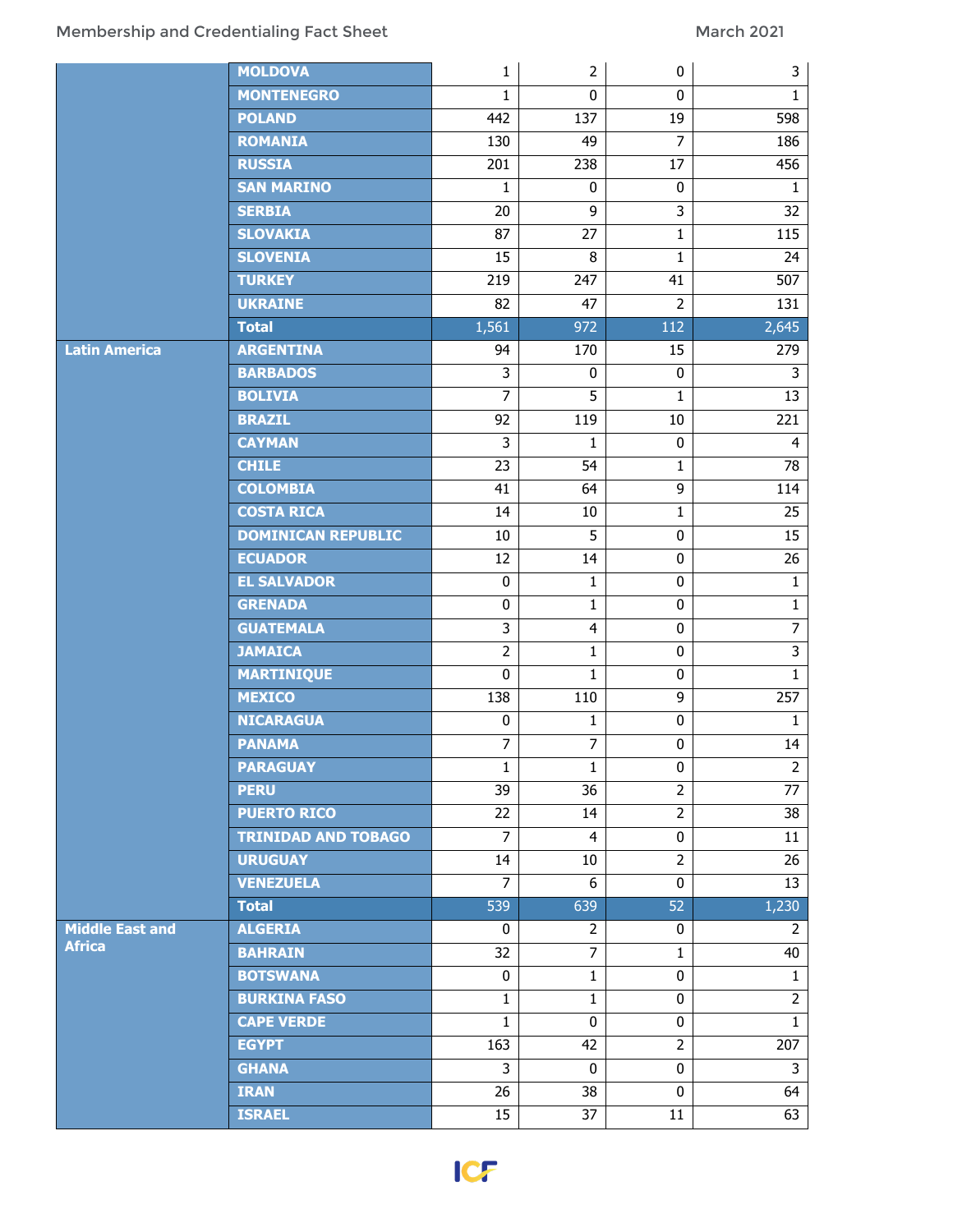|                       | <b>JORDAN</b>               | $\overline{7}$          | 5              | $\mathbf 1$    | 13              |
|-----------------------|-----------------------------|-------------------------|----------------|----------------|-----------------|
|                       | <b>KENYA</b>                | 28                      | 6              | 1              | 35              |
|                       | <b>KUWAIT</b>               | 14                      | 3              | $\pmb{0}$      | 17              |
|                       | <b>LEBANON</b>              | 25                      | 17             | 0              | $\overline{42}$ |
|                       | <b>MADAGASCAR</b>           | 1                       | 0              | 0              | $\mathbf{1}$    |
|                       | <b>MALAWI</b>               | $\mathbf 1$             | $\overline{2}$ | $\pmb{0}$      | $\overline{3}$  |
|                       | <b>MAURITIUS</b>            | 1                       | $\mathbf{1}$   | $\pmb{0}$      | $\overline{2}$  |
|                       | <b>MOROCCO</b>              | 5                       | 18             | $\pmb{0}$      | 23              |
|                       | <b>NAMIBIA</b>              | 1                       | $\mathbf{1}$   | 0              | $\overline{2}$  |
|                       | <b>NIGERIA</b>              | 11                      | 6              | $\pmb{0}$      | 17              |
|                       | <b>OMAN</b>                 | 13                      | $\overline{5}$ | $\mathbf{1}$   | $\overline{19}$ |
|                       | <b>QATAR</b>                | 34                      | $\overline{7}$ | $\overline{2}$ | 43              |
|                       | <b>REUNION</b>              | $\overline{\mathbf{3}}$ | $\mathbf{1}$   | 0              | $\overline{4}$  |
|                       | <b>RWANDA</b>               | $\overline{2}$          | $\mathbf 0$    | $\pmb{0}$      | $\overline{2}$  |
|                       | <b>SAUDI ARABIA</b>         | $\overline{75}$         | 26             | $\overline{5}$ | 106             |
|                       | <b>SENEGAL</b>              | 1                       | 1              | 0              | $\overline{2}$  |
|                       | <b>SOUTH AFRICA</b>         | 113                     | 166            | 19             | 298             |
|                       | <b>SUDAN</b>                | 1                       | $\mathbf{1}$   | 0              | $\overline{2}$  |
|                       | <b>TANZANIA</b>             | $\mathbf{1}$            | 0              | $\pmb{0}$      | $\overline{1}$  |
|                       | <b>TUNISIA</b>              | $\overline{4}$          | 5              | $\pmb{0}$      | 9               |
|                       | <b>UGANDA</b>               | 7                       | $\overline{2}$ | $\pmb{0}$      | $\overline{9}$  |
|                       | <b>UNITED ARAB EMIRATES</b> | 220                     | 88             | 8              | 316             |
|                       | <b>ZAMBIA</b>               | $\pmb{0}$               | 1              | 1              | $\overline{2}$  |
|                       | <b>ZIMBABWE</b>             | $\overline{2}$          | 1              | 0              | $\overline{3}$  |
|                       | <b>Total</b>                | 811                     | 491            | 52             | 1,354           |
| <b>North America</b>  | <b>BERMUDA</b>              | 4                       | 2              | $\mathbf{0}$   | 6               |
|                       | <b>CANADA</b>               | 1,410                   | 1,124          | 88             | 2,622           |
|                       | <b>UNITED STATES</b>        | 7,176                   | 4,991          | 515            | 12,682          |
|                       | <b>Total</b>                | 8,590                   | 6,117          | 603            | 15,310          |
| <b>Oceania</b>        | <b>AUSTRALIA</b>            | 337                     | 301            | 33             | 671             |
|                       | <b>NEW ZEALAND</b>          | 83                      | 42             | 5              | 130             |
|                       | <b>PAPUA NEW GUINEA</b>     | $\mathbf{1}$            | 0              | $\mathbf{0}$   | $\mathbf{1}$    |
|                       | <b>Total</b>                | 421                     | 343            | 38             | 802             |
| <b>Western Europe</b> | <b>ANDORRA</b>              | 5                       | $\overline{2}$ | 0              | $\overline{7}$  |
|                       | <b>AUSTRIA</b>              | 40                      | 23             | 6              | 69              |
|                       | <b>BELGIUM</b>              | 144                     | 186            | 29             | 359             |
|                       | <b>CHANNEL ISLANDS</b>      | 0                       | $\overline{2}$ | $\mathbf 0$    | $\overline{2}$  |
|                       | <b>DENMARK</b>              | 47                      | 54             | 6              | 107             |
|                       | <b>FINLAND</b>              | 96                      | 63             | 6              | 165             |
|                       | <b>FRANCE</b>               | 423                     | 325            | 42             | 790             |
|                       | <b>GERMANY</b>              | 262                     | 188            | 21             | 471             |
|                       | <b>GIBRALTAR</b>            | $\mathbf{1}$            | $\overline{2}$ | $\bf{0}$       | $\overline{3}$  |
|                       | <b>ICELAND</b>              | 55                      | 12             | $\mathbf{1}$   | 68              |
|                       | <b>IRELAND</b>              | 82                      | 32             | 10             | 124             |
|                       | <b>ISLE OF MAN</b>          | $\mathbf{1}$            | 0              | $\mathbf 0$    | $\mathbf{1}$    |
|                       | <b>ITALY</b>                | 641                     | 353            | 31             | 1,025           |